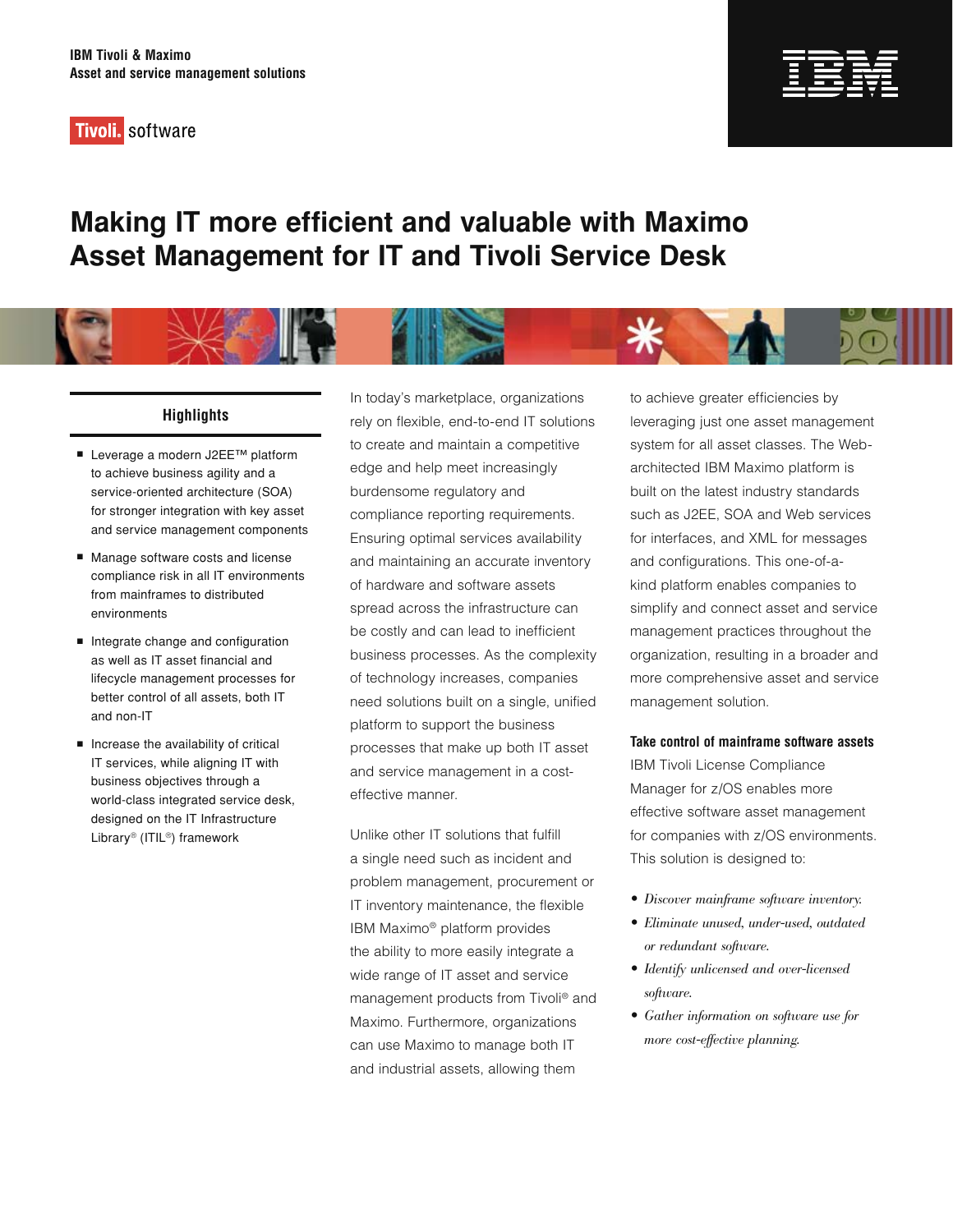

Companies that run hundreds of applications can easily underutilize or exceed their software license entitlements without knowing it. Tivoli License Compliance Manager for z/OS automatically associates mainframe licenses with software inventory and use activity, and it eliminates the manual task of determining software use activity on mainframe systems to create an accurate inventory. This solution also provides detailed reports that help reduce cost and proactively maintain, manage and document compliance efforts across the organization.

# **Support compliance efforts and improve cost control for distributed software assets**

Organizations rely on their IT infrastructure and business applications to keep business running smoothly, but these applications can pose a license compliance risk if not managed successfully. IBM Tivoli License Compliance Manager can help a company with a distributed IT environment keep a more up-to-date inventory of all software assets. The ability to track use and licensing helps ensure that companies pay only for the software they need. When used with Tivoli License Compliance Manager for z/OS and Maximo Asset Management for IT, the products create a powerful end-to-end software management and compliance monitoring solution for the entire enterprise.

#### **Manage IT assets across the enterprise**

IBM Maximo Asset Management for IT is a far-ranging IT asset management application that supports inventory, financial, maintenance and contract management from a single, userfriendly interface. The solution can:

- Track and manage IT assets throughout the asset life cycle more efficiently.
- Help manage procurement, budgeting and contracts more effectively.
- Proactively manage regulatory, financial and software license compliance efforts.
- Maximize the use of IT resources by identifying and redeploying underutilized assets.
- Help to control IT costs and more accurately plan for future IT needs.
- Integrate with additional asset and service management components from IBM and other vendors.

Tracking IT assets can be costly, time consuming and error-prone. And it's only one part of the asset management process. Maximo Asset Management for IT has capabilities for managing all asset-related functions and captures information that underpins more intelligent business decisions. This solution can provide a more comprehensive view of your IT infrastructure and offers detailed reports and key performance indicators (KPIs), all presented in an easy-toconfigure user interface.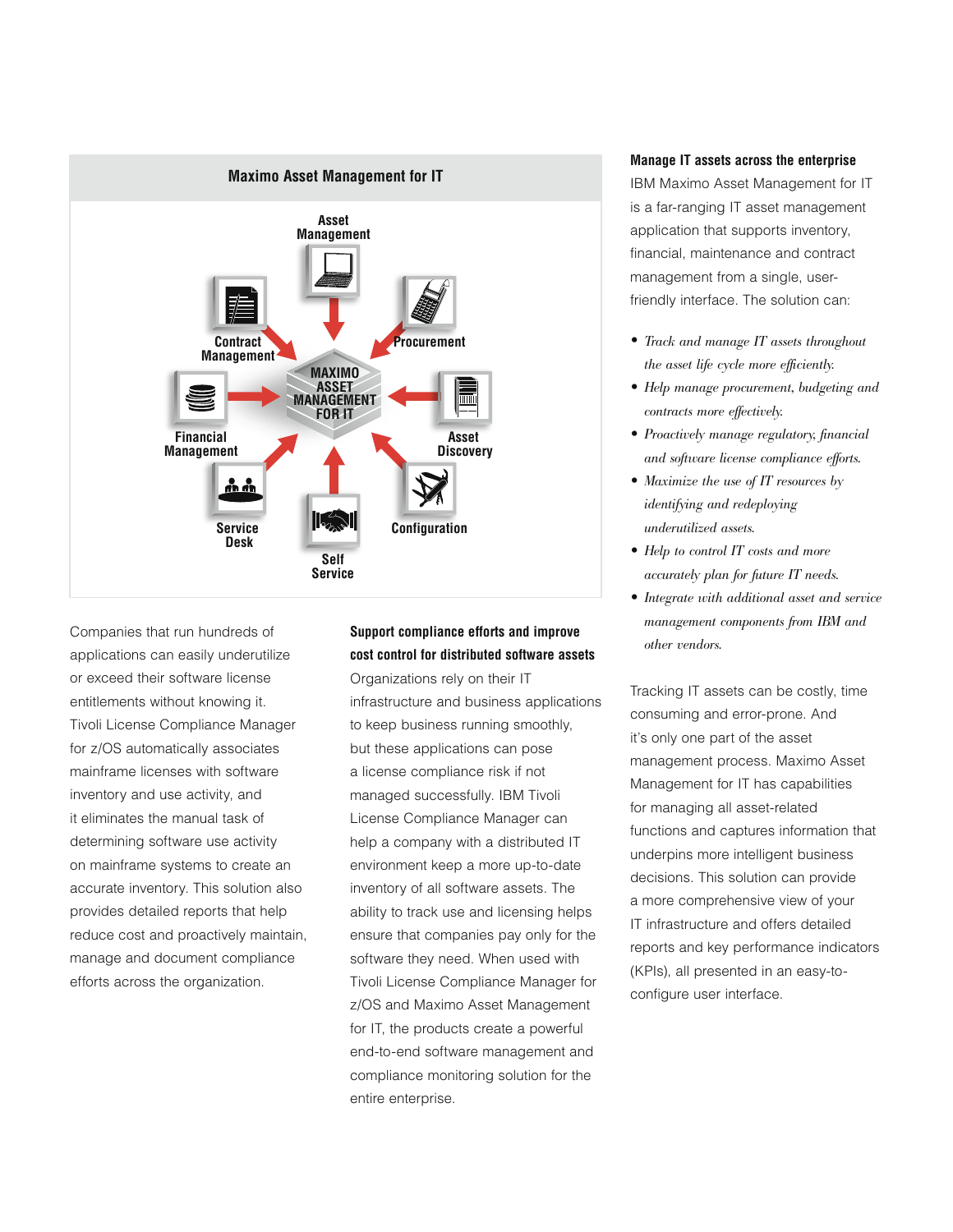Maximo Asset Management for IT also supports configuration and change management capabilities that can help simplify these critical processes into smaller, more manageable tasks as a component of the Tivoli Change and Configuration Management Database (CCMDB) evolution strategy. Maximo Asset Management for IT can enable higher return on investment and better IT decision-making across the enterprise.

Furthermore, Maximo's technology enables you to manage not only your IT assets, but also critical operational assets such as facilities, production equipment and transportation assets. Clients should achieve cost savings and greater efficiencies by using Maximo to consolidate all asset management on one platform and leveraging asset management best practices throughout the enterprise.

# **More efficiently manage service requests through streamlined incident and problem management processes**

IBM Tivoli Service Desk provides the support that organizations need to keep business systems and services available and reliable.

This solution can help:

- Automate incident and problem management processes for faster service restoration at a more appropriate cost.
- Increase availability of critical IT services and reduce disruptions.
- Reduce costs associated with service desk calls.
- Streamline service desk operations and optimize the productivity of service desk personnel.
- Improve infrastructure stability and expand availability by providing a common solution for global support.

Today's complex technology often means more complex problem resolution. To address this need, IBM Tivoli Service Desk provides service request support through a streamlined incident and problem management process that helps your service team provide more consistent, higher quality service that should reduce downtime and service-related costs. Based on the ITIL standard, this integrated solution allows you to move from incident management to problem management to change management—all on a single platform. The configurable user interface provides a portal to processes and data, and detailed reports provide valuable business intelligence that can be used to improve decision-making and expand availability of key IT systems.

#### **For more information**

To learn more about the Tivoli Service Management and Maximo Asset Management for IT portfolio, please contact your IBM representative or IBM Business Partner or visit *[ibm.com](http://www.ibm.com/tivoli)*/tivoli and [mro.com](http://www.mro.com/)

### **About Tivoli software from IBM**

Tivoli software provides a comprehensive set of offerings and capabilities in support of IBM Service Management, a scalable, modular approach used to deliver more efficient and effective services to your business. Meeting the needs of any size business, Tivoli software enables you to deliver service excellence in support of your business objectives through integration and automation of processes, workflows and tasks. The security-rich, open standards-based Tivoli service management platform is complemented by proactive operational management solutions that provide end-to-end visibility and control. It is also backed by world-class IBM Services, IBM Support and an active ecosystem of IBM Business Partners. Tivoli customers and partners can also leverage each other's best practices by participating in independently run IBM Tivoli User Groups around the world—visit [www.tivoli-ug.org](http://www.tivoli-ug.org)